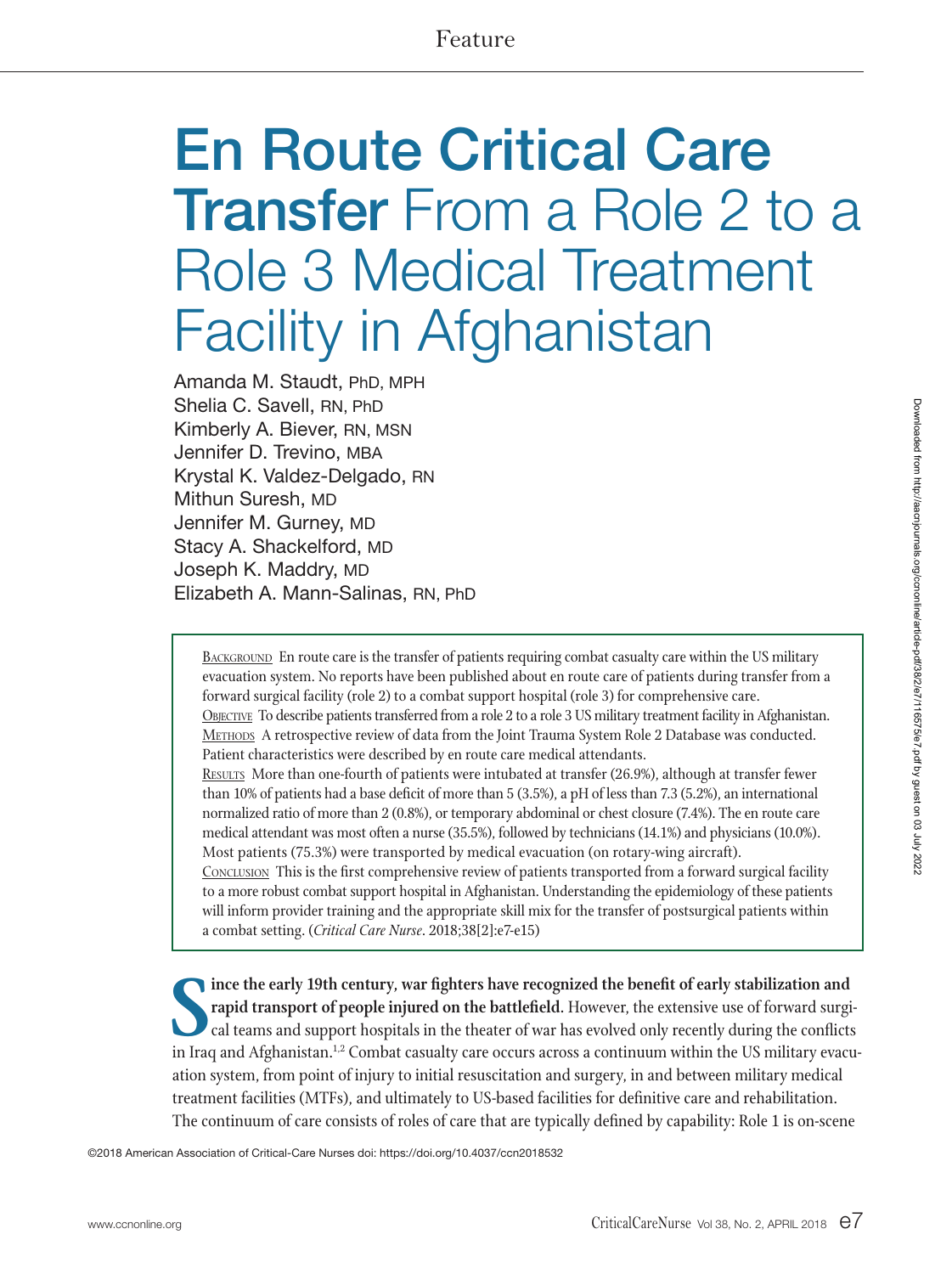care and includes basic and advanced first aid (eg, tourniquet application, fracture stabilization, and application of sterile dressings); role 1 may also include a battalion aid station, where a physician assistant or physician may initiate resuscitation, airway management, or other nonsurgical lifesaving interventions before transfer; role 2 MTFs may be fixed or mobile facilities used for immediate resuscitation and surgical stabilization; role 3 combat support hospitals have multiple surgical specialties and

# Of patients transported from role 2 to role 3, most patients were attended by a nurse.

intensive care; role 4 MTFs provide the full spectrum of trauma care

at fixed facilities outside of the United States, and include definitive care hospitals in the United States.<sup>3,4</sup> Prehospital care of the injured also continues during transport from point to point on the continuum of care; ideally the care during transport will maintain the same level of care as the sending facility when moving to higher levels of care.

#### Authors

*Amanda M. Staudt serves as an epidemiologist, Jennifer D. Trevino is a program manager, Krystal K. Valdez-Delgado is a research nurse coordinator, and COL Elizabeth A. Mann-Salinas is the Task Area Manager for the Systems of Care for Complex Patients Task Area at the US Army Institute of Surgical Research in San Antonio, Texas.*

*Shelia C. Savell serves as the Senior Scientist for the USAF En Route Care Research Center at the 59th MDW/ST, Chief Scientists Office in San Antonio, Texas.*

*COL Kimberly A. Biever is a critical care clinical nurse specialist and serves as a consultant to the Surgeon General for En Route Critical Care Nursing, Human Resources Command, Fort Knox, Kentucky.*

*Mithun Suresh is a physician working in the Epidemiology/Biosta- tistics Division of the Research Directorate at the US Army Institute of Surgical Research in San Antonio, Texas.*

*COL Jennifer M. Gurney serves as the Chief of Trauma Systems Development and Col Stacy A. Shackelford serves as the Chief of Education and Performance Improvement for the Joint Trauma System in San Antonio, Texas.*

*Maj Joseph K. Maddry serves as the Director for the USAF En Route Care Research Center at the 59th MDW/ST and is Director of the Clinical Resuscitation, Emergency Sciences, and Toxicology Research Program, Chief Scientists Office in San Antonio, Texas.*

*Corresponding author: COL Elizabeth A. Mann-Salinas, RN, PhD, 3690 Chambers Pass, Fort Sam Houston, TX 78234 (email: elizabeth.a.mannsalinas.ctr@mail.mil).*

*To purchase electronic or print reprints, contact the American Association of Critical-Care Nurses, 101 Columbia, Aliso Viejo, CA 92656. Phone, (800) 899-1712 or (949) 362-2050 (ext 532); fax, (949) 362-2049; email, reprints@aacn.org.*

Transport platforms in the US combat theater in Afghanistan included ground and air evacuation. The 2 primary US rotary-wing (helicopter) medical evacuation platforms included the Army air ambulance and the Air Force pararescue squadron. The fixed-wing (airplane) platform was used by US Air Force Critical Care Air Transport Teams (CCATTs) and medical evacuation teams, who transported patients within the theater of war from role 2 to role 3 MTFs, as well as out of the theater to role 4 facilities. In the CCATT, physicians and nurses are assigned to this evacuation platform, whereas traditional Army rotary-wing medical evacuation does not have assigned physicians or nurses. However, in 2010, critical care nurses were assigned routinely to the US Army's medical evacuation companies to provide transport of critically ill and postoperative patients. Air Force medical evacuation (fixed-wing) teams include registered nurses; from 2010 through 2012, dedicated critical care transport was available through Air Force medical evacuation (fixed-wing) teams that included critical care flight paramedics. From 2011 through 2013, the Air Force rotary-wing tactical combat en route transportation teams were also deployed with critical care capabilities to support transfer patients from role 2 to role 3 MTFs. The level of provider varied depending on the platform and personnel availability, from basic emergency medical technician (EMT) to critical care flight paramedic to a team with physicians and critical care nurses.<sup>5</sup>

Rapid evacuation is essential in a combat environment after damage control resuscitation and damage control surgery in an austere role 2 surgical facility.<sup>3</sup> The goal of damage control efforts is to control hemorrhage and prevent or correct hypothermia, acidosis, and coagulopathy. Treatments may include advanced hemorrhage control, decompression of pneumothorax, advanced airway management, and surgery. The goal is to transport these patients to a role 3 or higher level of care as soon as they are clinically stable, ideally within 4 to 8 hours, but patients may be held at the role 2 facility as long as 72 hours. Patients may or may not be stable and may require en route critical care, presenting a unique challenge to the en route care provider.<sup>3</sup> The benefits of tactical combat casualty care focusing on treatment at the point of injury and during tactical evacuation have been well described.<sup>6-10</sup> A similar emphasis on improvements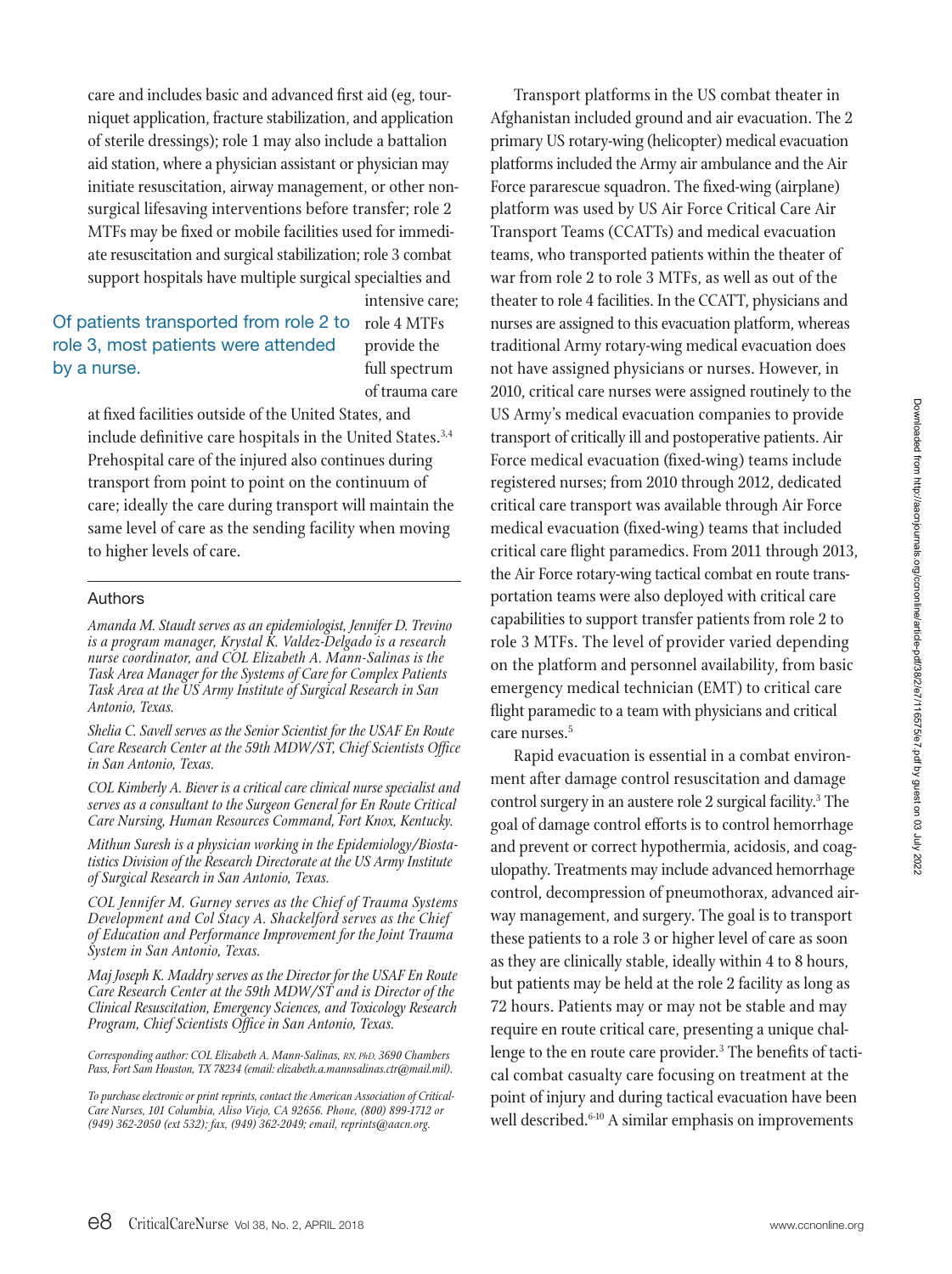in en route care after initial care at a role 2 MTF also may promote survival.

Research has been conducted on many aspects of combat casualty care, but information is limited about the role 2 patient population and the transport of patients from a role 2 to a role 3 facility. No reports have been published about en route care of patients from a role 2 to a role 3 MTF. The purpose of this study was to describe patients transferred from a role 2 MTF to a US role 3 MTF in Afghanistan, as a first step in understanding this patient population and the skill level of medical attendants, with the goal of gaining data about best practices for en route care.

## **Methods**

Approval for this exempt research study was received from the US Army Institute of Surgical Research Regulatory Department. This study consisted of a retrospective review of data from the Joint Trauma System Role 2 Database. The database included prehospital data, arrival and discharge status, diagnoses, interventions, blood administration, and complications data.<sup>11</sup> In the Role 2 Database, 15310 patient records were available. Of those records, 4534 patients were eligible (ie, these patients had transportation data available from a role 2 to a role 3 facility) for the study.

### Study Inclusion Criteria

To be included in the study, patients had to have (1) been injured in Afghanistan; (2) been at least 18 years of age; (3) sustained trauma (ie, battle or nonbattle injury); (4) been injured between February 2008 and September 2014; and (5) received treatment at a role 2 MTF and been transferred to a US role 3 MTF.

#### **Definitions**

In this study, the term *en route medical attendant* was defined as the medical attendant (ie, physician, registered nurse, medical technician) with the highest clinical capability. *Medical technician* refers to an EMT or a paramedic. Patient affiliation was classified as (1) military, US (US Army, US Air Force, US Marine Corps, and US Navy); (2) military, non-US (Afghanistan police, Afghanistan military, NATO (North Atlantic Treaty Organization) coalition, combatants, and non-NATO coalition); and (3) civilian or unknown (Afghanistan civilian, contractor, non-US

civilian, US civilian, and other). Mode of transfer out of a role 2 to a role 3 included medical evacuation by fixed wing, rotary wing, and ground transportation; and nonmedical evacuation by rotary-wing and ground transportation.

## Injury and Intervention Categories

Using the methods of a previous study by Ingalls and colleagues,12 patient diagnoses were categorized as orthopedic injuries, soft tissue trauma, penetrating extremity injuries, brain injuries, penetrating injuries, gastrointestinal/abdominal injuries, ears/nose/mouth/teeth/throat injuries, pulmonary/thoracic injuries, vascular injuries, genitourinary/renal injuries, burns, or other injuries. In addition, orthopedic injuries were divided into more specific categories: fracture, amputation, and other injuries. Penetrating injuries were classified according to body region: extremity or other. *Battle injury* included patients who were injured during hostile actions or battle-related activities, whereas *nonbattle injury* included nonbattlerelated activities or hostile action and unintentional or self-inflicted injuries.

Blood transfusion at a role 2 MTF was defined as receiving any blood product (ie, whole blood, packed red blood cells, platelets, cryoprecipitate, or plasma/ fresh frozen plasma), whereas massive transfusion at a role 2 MTF was defined as receiving more than 10 U of packed red blood cells within 24 hours. Surgery at a role 2 facility was identified by categorizing procedure descriptions into surgical (eg, bowel surgery, amputation) or nonsurgical procedures (eg, computed tomography scan, radiograph). Shock index (ie, heart rate divided by systolic blood pressure) was used to demonstrate trauma injury

severity among study patients; a shock index of ≥0.9 indicated a patient with severe to critical

Deployment of much smaller teams into more austere settings results in limited resources for definitive care, longer holding times, and extended evacuation times.

injuries.<sup>13</sup> Injury types were categorized by all burn injuries, penetrating injury, blunt injury, or penetrating and blunt injury. Mechanism of injury was categorized by all explosions, gunshot wound, motor vehicle crash, fall, and other. Patient characteristics and interventions (eg, intubation, vasopressor use, shock index) were described by the en route care medical attendant.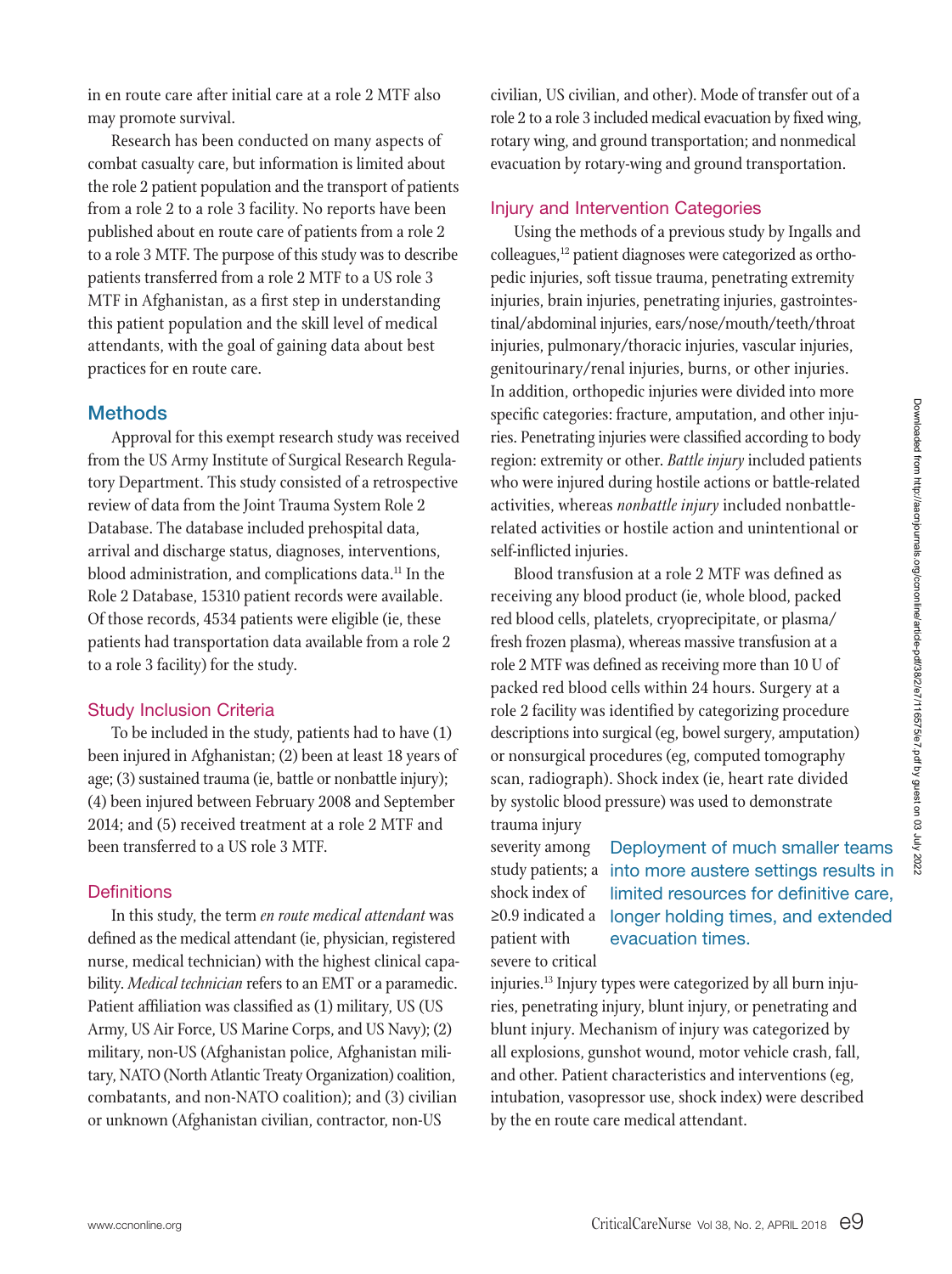

## Statistical Analysis

Fisher's exact test,  $\chi^2$ , or analysis of variance tests were used to determine significant differences in patient characteristics where appropriate. For the en route care medical attendant analysis, only physicians, nurses, and technicians were compared, because the unknown category was not mutually exclusive for nurses, physicians, and technicians. Analyses were performed using SAS, version 9.4 (SAS Institute, Inc).

## **Results**

Based on the inclusion criteria, 3927 patients transferred to a US role 3 MTF were included in the study (see Figure). Study patients had a median (interquartile range) age of 25 (22-30) years; about half of the study population was US military (49.6%;  $n = 1949$ ) (Table 1). Most patients were male (96.5%;  $n = 3791$ ), had a battle injury (81.8%; n = 3214), were injured by an explosion  $(51.5\%; n = 2023)$ , had a penetrating injury  $(52.5\%;$  $n = 2060$ , or had a shock index less than 0.9 (75.8%;  $n = 2978$ ). Among the study patients, 37.9% ( $n = 1489$ ) had surgery at a role 2 MTF, and 24.5% (n = 963) received a blood transfusion and 4.7% (n=183) received a massive transfusion at a role 2 MTF.

Injury diagnoses are described in Table 2 according to highest level of transport medical attendant. Orthopedic injuries made up the largest number of diagnoses  $(38.6\%; n = 1517)$  for trauma-eligible adult patients treated and transferred from role 2 MTFs, followed by soft tissue trauma  $(23.9\%; n=938)$ , penetrating extremity injuries  $(13.8\%; n = 543)$ , and brain injuries  $(13.3\%;$ n =521). After stratifying by medical attendant, the top 2 injury diagnoses remained the same (orthopedic injuries and soft tissue trauma) among all attendants, and penetrating injury and brain injuries remained in the top 5 diagnoses.

Many records (40.4%; n=1588) did not have a defined en route care provider; about one-third of patients transferred from a role 2 to a role 3 facility had en route care provided by a nurse (35.5%;  $n = 1394$ ), followed by technicians (14.1%;  $n = 554$ ) and physicians (10.0%;  $n = 391$ ; Table 3). More than one-fourth of patients were intubated at transfer  $(26.9\%; n = 1056)$  and more of these patients were transported by physicians (38.9%; 152 of 391) or nurses (39.7%; 553 of 1394) than by technicians (7.2%; 40 of 554; *P* < .001). Patients transported with vasopressors differed significantly by en route medical attendant capability (physicians, 3.8% [15 of 391];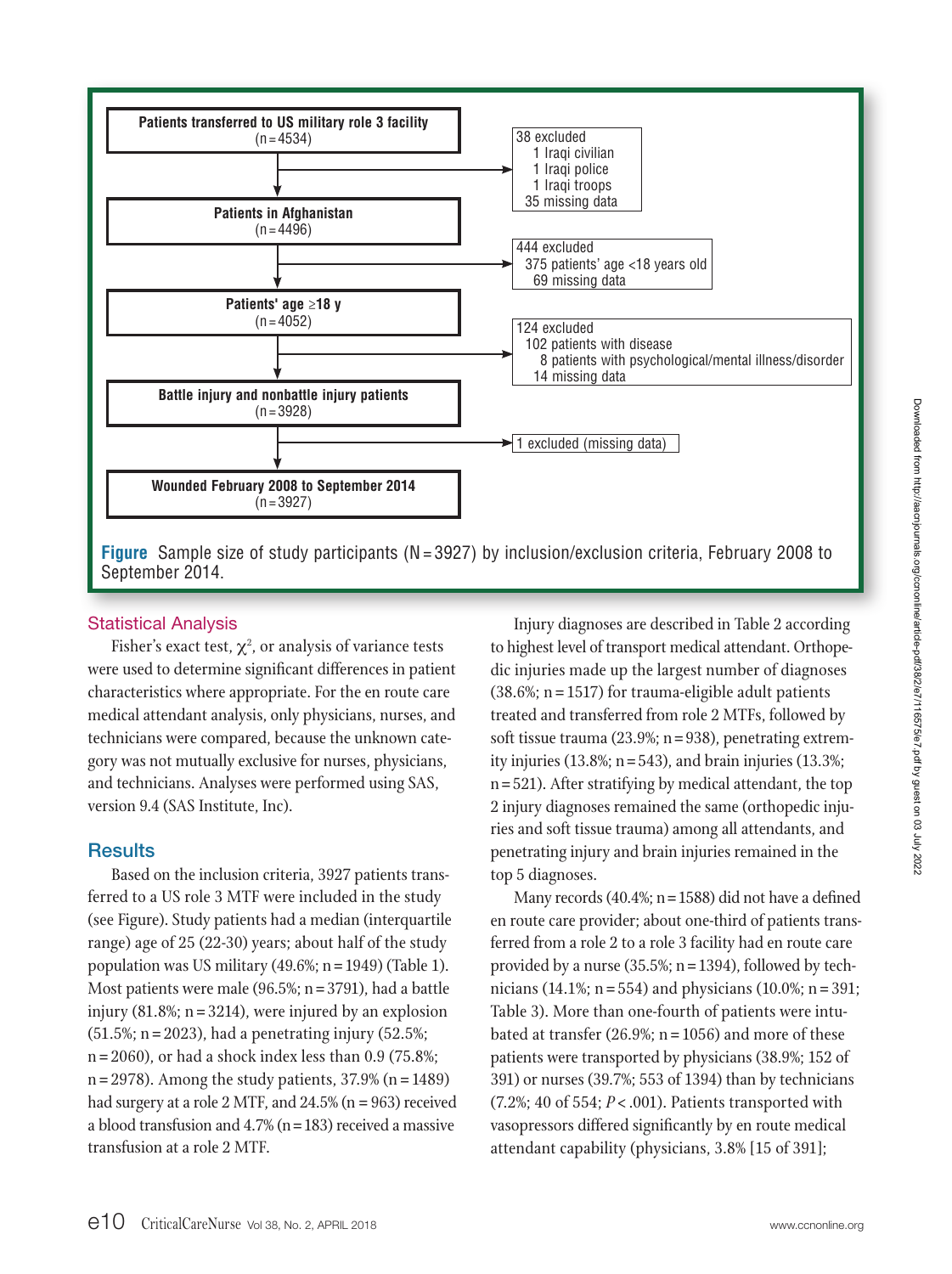**Table 1** Study characteristics of eligible adult trauma patients  $(N=3927)^a$  treated and transferred from role 2 medical treatment facilities during Afghanistan conflict from February 2008 to September 2014

| <b>Characteristics</b>                                                                    | No. (%)                                                         |
|-------------------------------------------------------------------------------------------|-----------------------------------------------------------------|
| Male sex                                                                                  | 3791 (96.5)                                                     |
| Battle injury                                                                             | 3214 (81.8)                                                     |
| Mechanism of injury<br>Explosion<br>Gunshot wound<br>Other<br>Motor vehicle crash<br>Fall | 2023 (51.5)<br>941 (24.0)<br>324 (8.3)<br>303 (7.7)<br>151(3.8) |
| Type of injury<br>Penetrating<br>Blunt<br>Penetrating and blunt<br>Burn                   | 2060 (52.5)<br>1232 (31.4)<br>341 (8.7)<br>78 (2.0)             |
| Shock index upon arrival at role 2 facility<br>< 0.9<br>$\geq 0.9$                        | 2978 (75.8)<br>781 (19.9)                                       |
| <b>Patient affiliation</b><br>US military<br>Non-US military<br>Civilian or unknown       | 1949 (49.6)<br>1139 (29.0)<br>839 (21.4)                        |
| Surgery at role 2 facility<br><b>Yes</b><br>Nο                                            | 1489 (37.9)<br>838 (21.3)                                       |
| Blood transfusion at role 2 facility<br>Yes<br>No                                         | 963 (24.5)<br>1140 (29.0)                                       |
| Massive transfusion at role 2 facility<br><b>Yes</b><br>No                                | 183 (4.7)<br>1874 (47.7)                                        |
| <sup>a</sup> Median (interquartile range) age was 25 (22-30) years old.                   |                                                                 |

nurses, 2.3% [32 of 1394]; technicians, 0.4% [2 of 554]; *P*= .001). Compared with patients transported by technicians, more patients attended by a physician or nurse had a base deficit of more than 5 at transfer (physicians, 5.1% [20 of 391]; nurses, 5.0% [70 of 1394]; technicians, 1.4% [8 of 554]; *P* = .04), pH less than 7.3 at transfer (physicians, 7.2% [28 of 391]; nurses, 7.2% [101 of 1394]; technicians, 2.7% [15 of 554]; *P*=.05), and an international normalized ratio of more than 2 at transfer (physicians, 2.3% [9 of 391]; nurses, 1.1% [16 of 1394]; technicians, 0%; *P* = .03). Fewer patients transported by technicians (3.1% [17 of 554]) had temporary abdominal or chest closure at transfer compared with physicians (8.7% [34 of 391]) or nurses (11.1% [155 of 1394]; *P*< .001). The

distribution of patient mode of transportation differed by medical attendant (*P*<.001), although most patients, regardless of type of en route medical attendant, were transported by rotary-wing medical evacuation. More patients transported by physicians (4.9% [19 of 391]) or nurses (6.7% [94 of 1394]) had a massive transfusion at a role 2 facility, compared with patients transported by technicians (1.3% [7 of 554]). Technicians transported patients with lower mean (SD) pulse at departure (84.0 [16.3]) compared with physicians (92.9 [20.7]) and nurses (92.0 [21.7]; *P*< .001).

## **Discussion**

This study represents the first detailed description of the en route care of trauma-eligible adult patients transferred from a role 2 to a role 3 MTF in Afghanistan. In this study, we compared trauma-eligible adult patients transferred from role 2 MTFs to US role 3 MTFs by en route care medical attendant capability. Of patients with a documented en route care provider, most patients were attended by a nurse. Among study patients, the top 4 diagnoses were orthopedic injury, soft tissue trauma, brain injury, and penetrating extremity injury. In this study, the physiological status of patients differed by medical attendant. Proportionally, patients attended by physicians or nurses were in worse physiological condition at transfer (ie, intubated and receving vasopressors, base deficit >5, pH <7.3, international normalized ratio >2, temporary abdominal or chest closure, or massive transfusion at role 2) than patients transported by technicians. Specifically, more than 25% of patients transferred from a role 2 were intubated, and the highest level of medical attendant at transfer was a technician for 40 of these intubated patients. A traditional EMT is not trained to care for an intubated patient. In addition, nearly 40% of study patients were postoperative patients. Although a combat-trained medic can retrieve a battle casualty from point of injury, a postoperative patient tends to require specialized care that may be outside the scope of an EMT or paramedic, necessitating a higher and specialized provider skill level.

Previous studies have identified outcomes for trauma casualties transported from point of injury to surgical capability and cared for by nonphysician providers with varying levels of training. In the study by Mabry et al,<sup>14</sup> among patients transported from point of injury to first MTF, mortality was lower in patients cared for by critical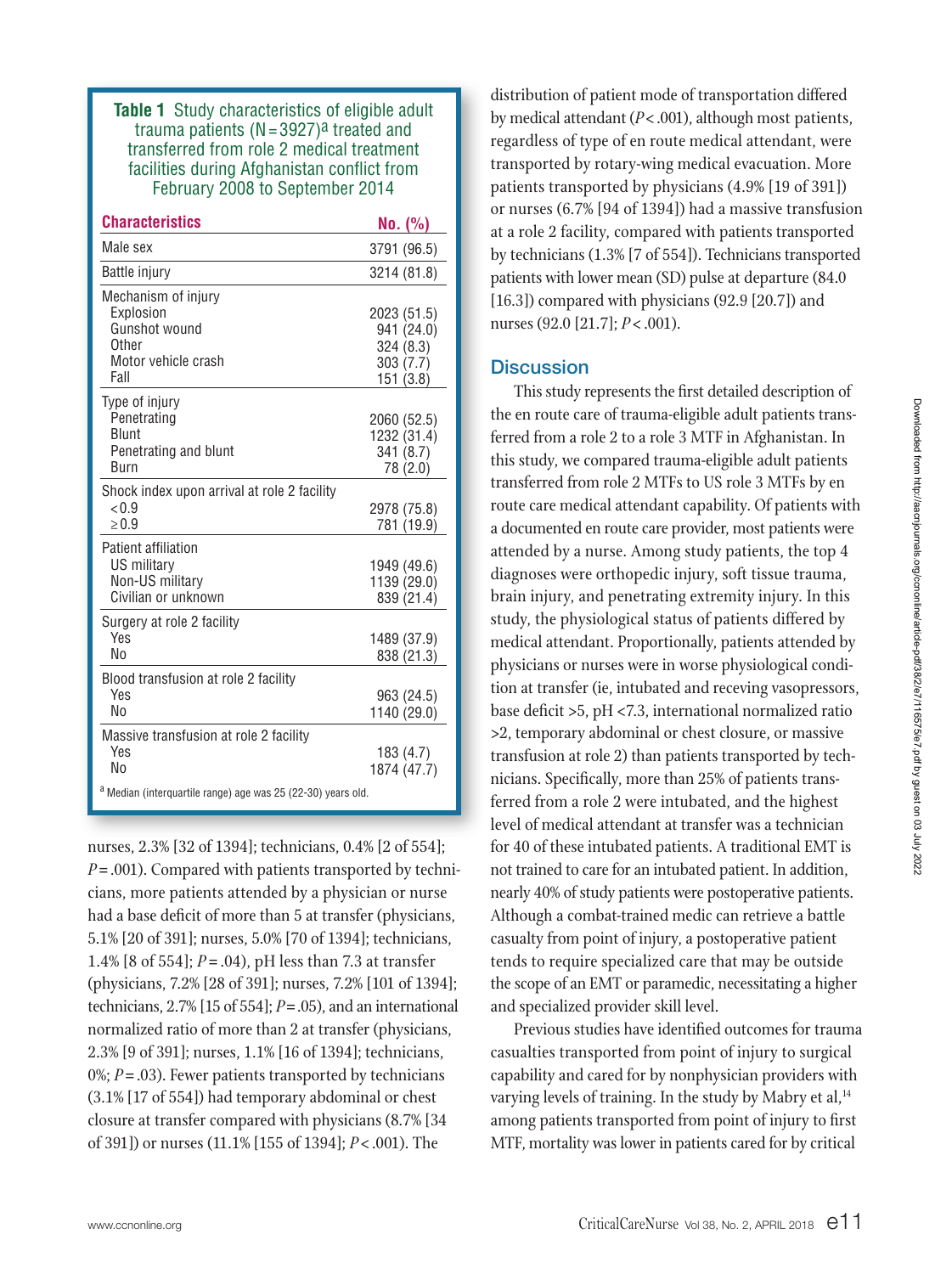**Table 2** Diagnoses for eligible adult trauma patients (N=3927) treated and transferred from role 2 medical treatment facilities during Afghanistan conflict by highest level of en route medical attendant<sup>a</sup> from February 2008 to September 2014

|                                                                    | <b>Total</b><br>$(N=3927)$                                       | <b>Physician</b><br>$(n=391)$                                | <b>Nurse</b><br>$(n=1394)$                                     | Technician<br>$(n = 554)$                                    | <b>Unknown</b><br>$(n=1588)$                                 |
|--------------------------------------------------------------------|------------------------------------------------------------------|--------------------------------------------------------------|----------------------------------------------------------------|--------------------------------------------------------------|--------------------------------------------------------------|
| <b>Diagnosis</b>                                                   | No. (%)                                                          | No. (%)                                                      | No. (%)                                                        | No. (%)                                                      | No. (%)                                                      |
| Orthopedic injury, total<br>Fracture<br>Amputation<br>Other injury | (38.6)<br>1517<br>1069<br>(27.2)<br>157<br>(4.0)<br>(7.4)<br>291 | (44.5)<br>174<br>144<br>(36.8)<br>14<br>(3.6)<br>16<br>(4.1) | (55.8)<br>778<br>536<br>(38.5)<br>91<br>(6.5)<br>151<br>(10.8) | (32.9)<br>182<br>119<br>(21.5)<br>14<br>(2.5)<br>49<br>(8.8) | 383<br>(24.1)<br>270<br>(17.0)<br>38<br>(2.4)<br>75<br>(4.7) |
| Soft tissue trauma                                                 | 938 (23.9)                                                       | (19.7)<br>77                                                 | (33.6)<br>469                                                  | 129<br>(23.3)                                                | 263<br>(16.6)                                                |
| Penetrating injury, extremity                                      | 543 (13.8)                                                       | 36<br>(9.2)                                                  | (20.6)<br>287                                                  | (12.5)<br>69                                                 | (9.5)<br>151                                                 |
| Brain injury                                                       | 521 (13.3)                                                       | (12.0)<br>47                                                 | (14.1)<br>196                                                  | 83<br>(15.0)                                                 | (12.3)<br>195                                                |
| Other injury                                                       | 275 (7.0)                                                        | (11.3)<br>44                                                 | (9.7)<br>135                                                   | 24<br>(4.3)                                                  | 72<br>(4.5)                                                  |
| Penetrating injury, other regions                                  | 221 (5.6)                                                        | (5.4)<br>21                                                  | 116<br>(8.3)                                                   | 23<br>(4.2)                                                  | (3.8)<br>61                                                  |
| Gastrointestinal/abdominal injury                                  | 193<br>(4.9)                                                     | (6.1)<br>24                                                  | (7.8)<br>109                                                   | 12<br>(2.2)                                                  | 48<br>(3.0)                                                  |
| Ears/nose/mouth/teeth/throat injury                                | 138 (3.5)                                                        | (3.6)<br>14                                                  | (5.5)<br>77                                                    | 12<br>(2.2)                                                  | 35<br>(2.2)                                                  |
| Pulmonary/thoracic injury                                          | 138 (3.5)                                                        | 15<br>(3.8)                                                  | (5.8)<br>81                                                    | 13<br>(2.3)                                                  | 29<br>(1.8)                                                  |
| Vascular injury                                                    | 104(2.6)                                                         | (2.6)<br>10                                                  | 65<br>(4.7)                                                    | (1.1)<br>6                                                   | 23<br>(1.4)                                                  |
| Genitourinary/renal injury                                         | 91(2.3)                                                          | 13<br>(3.3)                                                  | 50<br>(3.6)                                                    | 5<br>(0.9)                                                   | 23<br>(1.4)                                                  |
| Burn injury                                                        | 45 (1.1)                                                         | 3<br>(0.8)                                                   | (1.9)<br>26                                                    | (0.7)<br>4                                                   | (0.8)<br>12                                                  |

<sup>a</sup> En route medical attendant was defined as the medical attendant with the highest capability.

care flight paramedics than in patients treated by EMTs, who have a lower level of training (mortality, 8% vs 15%, respectively; *P*=.011). Dissimilarly, in a comparison of patient outcomes among EMTs, paramedics, and advanced-level providers from point of injury to first MTF (which includes physicians, physician assistants, and nurses), Maddry and colleagues<sup>5</sup> did not report a difference. These null findings may be due to (1) restrictions of care because of the confined space of the transport platform or (2) a minimization of the need for lifesaving en route interventions due to reduced transport times because of the golden hour policy (ie, the mandate that medical evacuation platforms must deliver causalities from point of injury to surgical capability within 1 hour of request<sup>2</sup>). However, transport of a relatively stable postoperative patient using a regulated system differs from the transport of a patient from the point of injury or role 1 to initial surgical care at the role 2.

Multiple studies have been conducted evaluating the en route care of patients during transport from point of injury to first MTF (role 2 and/or  $3^{5,12,14-22}$  and out of theater to the role 4 medical center in Landstuhl, Germany.12,19-28 A few published reports have described

patients treated by individual forward surgical teams (role 2) during specific deployments, but these studies do not include information related to patient transport. These reports described cases and procedures performed by the surgical teams from data sets collected prospectively by the surgical team. The data elements compiled varied from report to report, limiting the ability to combine data.29-38 The Joint Trauma System established its Role 2 Database in 2008; however, only 1 preliminary report using this database has described the profiles of patients treated in all role 2 facilities.<sup>11</sup> Ultimately, our study is the first comprehensive description of the types of trauma patients evacuated from a role 2 surgical facility to a higher level of care in a combat setting.

## Limitations

Several limitations of our study must be considered along with the interpretation of study results. The data used in this study have not been validated using quality control methods, such as cross-checking the data against the patient's medical records. Another limitation is that we are unable to differentiate critical care flight paramedics, who have a higher level of training, from traditional combat flight medics, as these attendants are grouped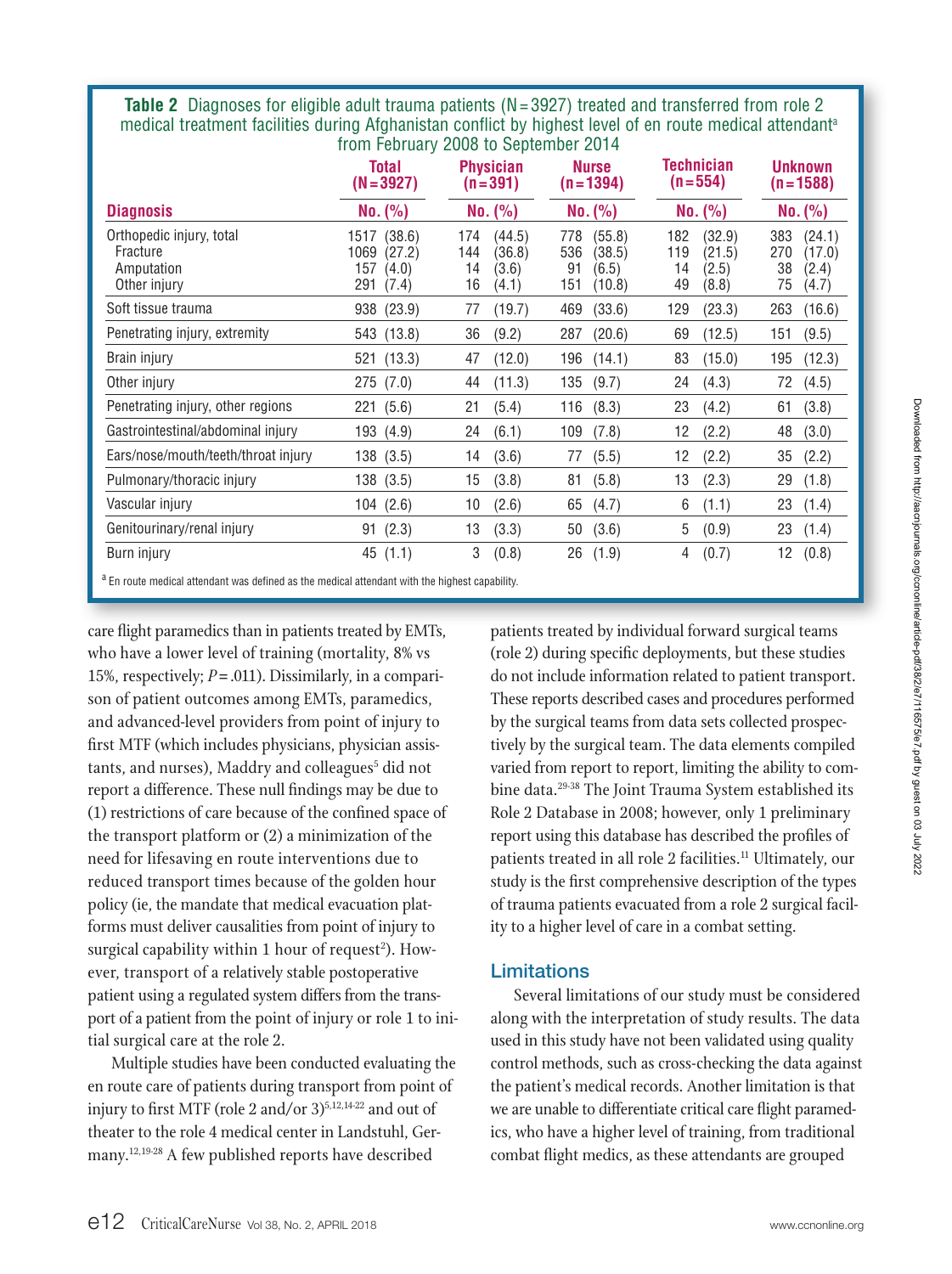**Table 3** Study characteristics by en route medical attendant<sup>a</sup> of trauma-eligible adult patients (N=3927) treated and transferred from role 2 medical treatment facilities during Afghanistan conflict from February 2008 to September 2014

|                                                                                                                                                                                                                                      | <b>Total</b>                                                                    | <b>Physicians</b>                                                          | <b>Nurses</b>                                                               | <b>Technicians</b>                                                        | <b>Unknown</b>                                                               |                |
|--------------------------------------------------------------------------------------------------------------------------------------------------------------------------------------------------------------------------------------|---------------------------------------------------------------------------------|----------------------------------------------------------------------------|-----------------------------------------------------------------------------|---------------------------------------------------------------------------|------------------------------------------------------------------------------|----------------|
| <b>Characteristics</b>                                                                                                                                                                                                               | No. (%)                                                                         | No. (%)                                                                    | No. (%)                                                                     | No. (%)                                                                   | No. (%)                                                                      | P <sub>b</sub> |
| Patients                                                                                                                                                                                                                             | 3927 (100.0)                                                                    | 391 (10.0)                                                                 | 1394 (35.5)                                                                 | 554 (14.1)                                                                | 1588 (40.4)                                                                  |                |
| Intubated at transfer<br>Yes<br>N <sub>o</sub>                                                                                                                                                                                       | 1056 (26.9)<br>2521 (64.2)                                                      | 152 (38.9)<br>235(60.1)                                                    | 553 (39.7)<br>799 (57.3)                                                    | 40(7.2)<br>491 (88.6)                                                     | 311 (19.6)<br>996 (62.7)                                                     | < 001          |
| Receiving vasopressors at transfer<br>Yes<br>No                                                                                                                                                                                      | 64(1.6)<br>3426 (87.2)                                                          | 15(3.8)<br>369(94.4)                                                       | 32(2.3)<br>1291 (92.6)                                                      | 2(0.4)<br>523 (94.4)                                                      | 15(0.9)<br>1243 (78.3)                                                       | .001           |
| Base deficit > 5 at transfer<br>Yes<br>No                                                                                                                                                                                            | 138(3.5)<br>2467 (62.8)                                                         | 20(5.1)<br>299 (76.5)                                                      | 70(5.0)<br>1043 (74.8)                                                      | 8(1.4)<br>297 (53.6)                                                      | 40(2.5)<br>828 (52.1)                                                        | .049           |
| pH <7.3 at transfer<br>Yes<br>No                                                                                                                                                                                                     | 203(5.2)<br>2414 (61.5)                                                         | 28(7.2)<br>292 (74.7)                                                      | 101(7.2)<br>1015(72.8)                                                      | 15(2.7)<br>298 (53.8)                                                     | 59(3.7)<br>809 (50.9)                                                        | .05            |
| $INR > 2$ at transfer<br>Yes<br>No                                                                                                                                                                                                   | 32(0.8)<br>2011(51.2)                                                           | 9(2.3)<br>261(66.8)                                                        | 16(1.1)<br>818(58.7)                                                        | 0(0.0)<br>209(37.7)                                                       | 7(0.4)<br>723 (45.5)                                                         | .03            |
| Temporary abdominal or chest<br>closure at transfer<br>Yes<br>No                                                                                                                                                                     | 292 (7.4)<br>2745 (69.9)                                                        | 34(8.7)<br>319(81.6)                                                       | 155(11.1)<br>1055(75.7)                                                     | 17(3.1)<br>413(74.5)                                                      | 86(5.4)<br>958 (60.3)                                                        | < 0.01         |
| Mode of transfer<br>Medical evacuation (fixed wing)<br>Critical care air transport team<br>Medical evacuation (rotary wing)<br>Medical evacuation (ground)<br>Nonmedical evacuation (air)<br>Nonmedical evacuation (ground)<br>Other | 183(4.7)<br>80(2.0)<br>2956 (75.3)<br>34(0.9)<br>74(1.9)<br>15(0.4)<br>165(4.2) | 60(15.3)<br>39(10.0)<br>259(66.2)<br>1(0.3)<br>2(0.5)<br>1(0.3)<br>29(7.4) | 46(3.3)<br>15(1.1)<br>1197 (85.9)<br>5(0.4)<br>32(2.3)<br>3(0.2)<br>84(6.0) | 8(1.4)<br>1(0.2)<br>495 (89.4)<br>11(2.0)<br>16(2.9)<br>1(0.2)<br>19(3.4) | 69(4.3)<br>25(1.6)<br>1005(63.3)<br>17(1.1)<br>24(1.5)<br>10(0.6)<br>33(2.1) | < .001         |
| Massive transfusion<br>Yes<br>No                                                                                                                                                                                                     | 183(4.7)<br>1874(47.7)                                                          | 19(4.9)<br>196(50.1)                                                       | 94(6.7)<br>753 (54.0)                                                       | 7(1.3)<br>242 (43.7)                                                      | 63(4)<br>683 (43)                                                            | &001           |
|                                                                                                                                                                                                                                      | <b>Total</b><br><b>Mean (SD)</b>                                                | <b>Physicians</b><br><b>Mean (SD)</b>                                      | <b>Nurses</b><br><b>Mean (SD)</b>                                           | <b>Technicians</b><br><b>Mean (SD)</b>                                    | <b>Unknown</b><br><b>Mean (SD)</b>                                           | P <sub>b</sub> |
| Pulse at departure, beats/min                                                                                                                                                                                                        | 89.1 (20.4)                                                                     | 92.9 (20.7)                                                                | 92.0(21.7)                                                                  | 84.0 (16.3)                                                               | 86.9 (19.6)                                                                  | < .001         |
| Respiratory rate at departure,<br>breaths/min                                                                                                                                                                                        | 16.9(4.1)                                                                       | 16.5(3.9)                                                                  | 16.9(4.3)                                                                   | 17.3(4.0)                                                                 | 16.8(3.9)                                                                    | .17            |
| Systolic blood pressure at<br>departure, mm Hg                                                                                                                                                                                       | 125.3 (17.9)                                                                    | 123.9 (19.4)                                                               | 124.2(19.0)                                                                 | 124.2 (15.4)                                                              | 127.5(17.0)                                                                  | .98            |
| Oxygen saturation at departure, %                                                                                                                                                                                                    | 98.1 (4.0)                                                                      | 97.5 (7.9)                                                                 | 98.4 (4.1)                                                                  | 97.8 (3.3)                                                                | 98.0(3.2)                                                                    | .06            |

Abbreviation: INR, international normalized ratio.<br><sup>a</sup> En route medical attendant was defined as the medical attendant with the highest capability.

b<sup>P</sup> *P* value is a comparison between physician, nurse, and technician.

together. In addition, given that data are recorded voluntarily by health care professionals with limited training on data entry, we are unsure of the proportion of role 2 workload that has been captured. Therefore, selection bias is a possibility in this study. Finally,

because of the high proportion of missing data (eg, en route care interventions, physiological status, patient outcomes), this analysis serves as only an initial evaluation of patients evacuated from role 2 to higher level of care.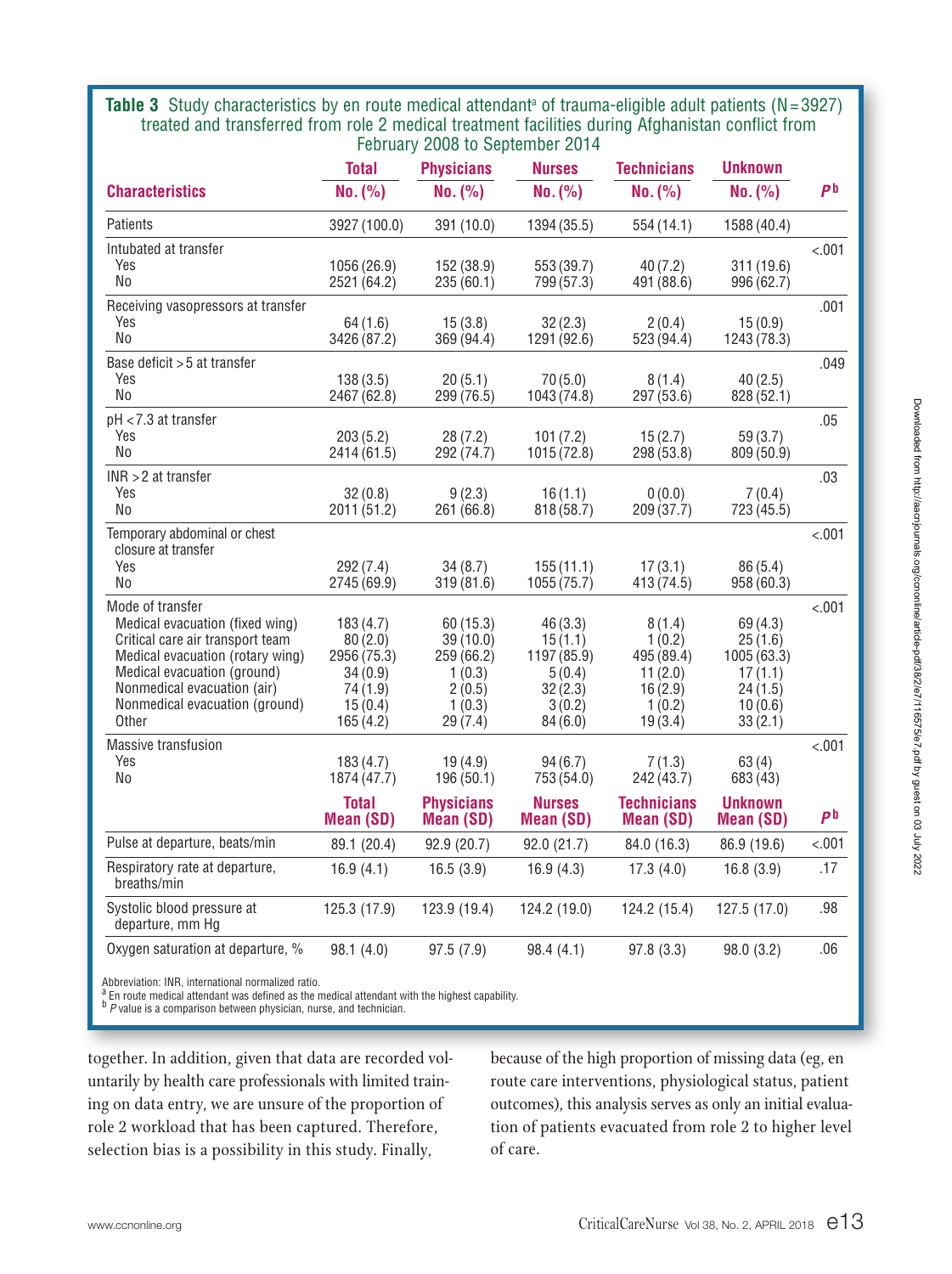# Implications for Future Practice

The model of role 2 MTFs has been successful in recent conflicts in demonstrating outcomes comparable to a combat support hospital and in establishing the use of fresh whole blood in an austere setting.<sup>39-41</sup> However, we are reaching limits of effectiveness in terms of how much farther "forward" we can place teams or units with surgical capability.<sup>42</sup> Deployment of much smaller teams into more austere settings results in limited resources for definitive care, longer holding times, and extended evacuation times. This limit is important, because delays in the application or performance of definitive lifesaving interventions lead to more critically ill patients with worse outcomes.43 Moreover, even if resources are available for placing teams and units farther forward, the geography of the combat theater may be a limiting factor, as was the case in Afghanistan compared with Iraq.<sup>44</sup> Consequently, in the future, improved outcomes are not only going to come from physicians, but from other health care providers who also have significant training and experience (ie, flight paramedics, critical care nurses).<sup>42</sup> Given our study results, we must specifically train medical attendants to care for postoperative patients, train flight paramedics in critical care, and individually assign critical care nurses to transport patients to ensure standardization of an appropriate skill level for critical care transport; these teams could be augmented by a physician assistant or physician as needed.

In addition, the traditional role 2 facility is located in an austere setting, often without an airfield capable of accommodating a fixed-wing aircraft, which may make the routine use of medical evacuation (fixed wing) or CCATTs impractical for future combat scenarios. Therefore, in future conflicts, the advantage of more highly trained providers may become more apparent if shorter patient transport times are not possible.5

The time frame for this study was from 2008 through 2014, and multiple changes in capabilities and resource allocation occurred during that time. Future studies may be more meaningful if they focus on a later, shorter time period when practices are more consistent. In addition, future studies need to examine the actual care provided during transport from role 2 to role 3 MTFs and include an analysis of short- and long-term outcomes based on provider skill level. The results of these studies can provide valuable information about en route care training requirements, clinical practice guidelines, and the use of

resources. In addition, understanding the care needs of patients closest to the battlefield in recent conflicts may help shed light on prolonged field care scenarios.

Finally, approximately half of the study population was a non-US military member or civilian or unknown. Documentation of care provided at the role 2 and during transportation of these patients within the austere environment of the US military evacuation system is challenging but critical, because providers need to know what interventions occurred before arrival at the next level of care. Innovations in the transfer of medical information and records to host-nation treatment facilities are needed.

# **Conclusion**

This study is the first comprehensive review of patients transported from a forward surgical facility to a more robust combat support hospital in Afghanistan. Understanding the epidemiology of these patients will inform provider training and appropriate skill mix for the transfer of postsurgical patients within a combat setting. CCN

#### Acknowledgments

The authors acknowledge the Department of Defense Joint Trauma System for providing data for this study.

#### Financial Disclosures

This work was supported by the Assistant Secretary of Defense for Health Affairs through the Defense Medical Research and Development Program under Award No.W81XWH-15-2-0085.

#### Disclaimer

Opinions, interpretations, conclusions and recommendations are those of the author and are not necessarily endorsed by the Department of Defense.

## **eletters**

Now that you've read the article, create or contribute to an online discussion about this topic using eLetters. Just visit www.ccnonline.org and select the article you want to comment on. In the full-text or PDF view of the article, click "Responses" in the middle column and then "Submit a response."

# See also

To learn more about transfer of patient care, read "Role of Transitional Care Measures in the Prevention of Readmission After Critical Illness" by Peters in *Critical Care Nurse*, February 2017 37:e10-e17. Available at **www.ccnonline.org.**

#### References

- 1. Schoenfeld AJ. The combat experience of military surgical assets in Iraq and Afghanistan: a historical review. *Am J Surg.* 2012;204(3):377-383.
- 2. Kotwal RS, Howard JT, Orman JA, et al. The effect of a golden hour policy on the morbidity and mortality of combat casualties. *JAMA Surg.*  2016;151(1):15-24.
- 3. Hooper TJ, Nadler R, Badloe J, Butler FK, Glassberg E. Implementation and execution of military forward resuscitation programs. *Shock.* 2014; 41(suppl 1):90-97.
- 4. Doctrine for health service support in joint operations. Joint publication 4-02. Washington, DC: Joint Chiefs of Staff. https://hsdl.org /?abstract&did =437588. Published July 30, 2001. Accessed November 28, 2017.
- 5. Maddry JK, Mora AG, Savell S, Reeves LK, Perez CA, Bebarta VS. Combat MEDEVAC: a comparison of care by provider type for en route trauma